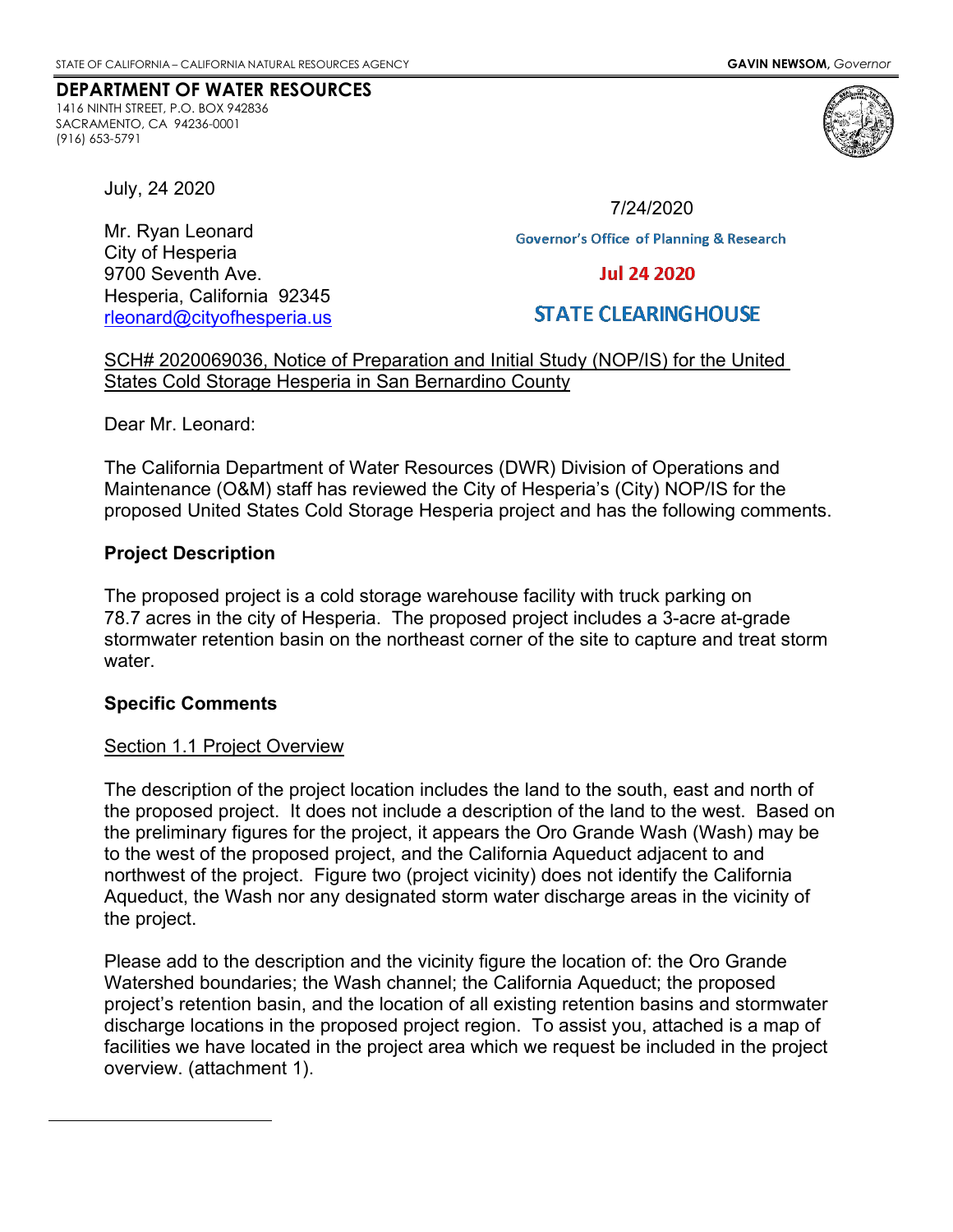Mr. Ryan Leonard July 24, 2020 Page 2

## Section 2.3 Project Characteristics

## Storm Drain and Other Utility Improvements

The proposed storm drain improvements would include an at grade surface area retention basin on the northeast corner of the site and would possibly include subsurface catch basins to capture and treat on-site stormwater at the same location. DWR requests the project include any storm drains that may exist in the project vicinity.

### 2.4 Project Approvals

Water is not allowed to be discharged (intentionally or otherwise) into DWR's right-ofway absent an encroachment permit (California Water Code section 12899.6 and California Code of Regulations, Title 23, sections 600-635). Based on the information in the IS, DWR may be required to issue an encroachment permit or to approve certain aspects of the proposed project. Please add DWR to the list of agencies from whom approvals may be required.

## 3.10 Hydrology and Water Quality

The IS indicates the proposed project has potentially significant impacts on hydrology and water quality by substantially altering the existing drainage pattern of the area. This would result in substantial erosion or siltation, substantial increase the rate or amount of surface runoff in and/or create or contribute runoff from an undeveloped and pervious site. The proposed project site overlies an adjudicated groundwater basin.

Based on the preliminary project drawings in the IS, the project may direct storm water discharges from the proposed retention basin, along the mesa on the west side of the Wash and down into the Wash near the DWR culvert under the California Aqueduct at Milepost 394.5. This may impact the functioning of the California Aqueduct. Of particular concern is the elevation change between the proposed detention basin down to the inlet of the DWR culvert, which is approximately 80 feet, based on Google Earth imagery.

Considering the basin does not appear to be a percolation basin, project runoff and discharge water that would flow into the Wash may compromise the California Aqueduct. Because of the potential significant impacts to the California Aqueduct, project runoff and discharge cannot enter the Wash. The proposed project's runoff and discharge water must flow out of the basin into another location. DWR requests the potentially significant impacts to water quality and drainage patterns include potential impacts to the California Aqueduct.

In order to adequately address the potential impacts of the proposed stormwater detention basin on California, DWR requests the following information be included in the EIR: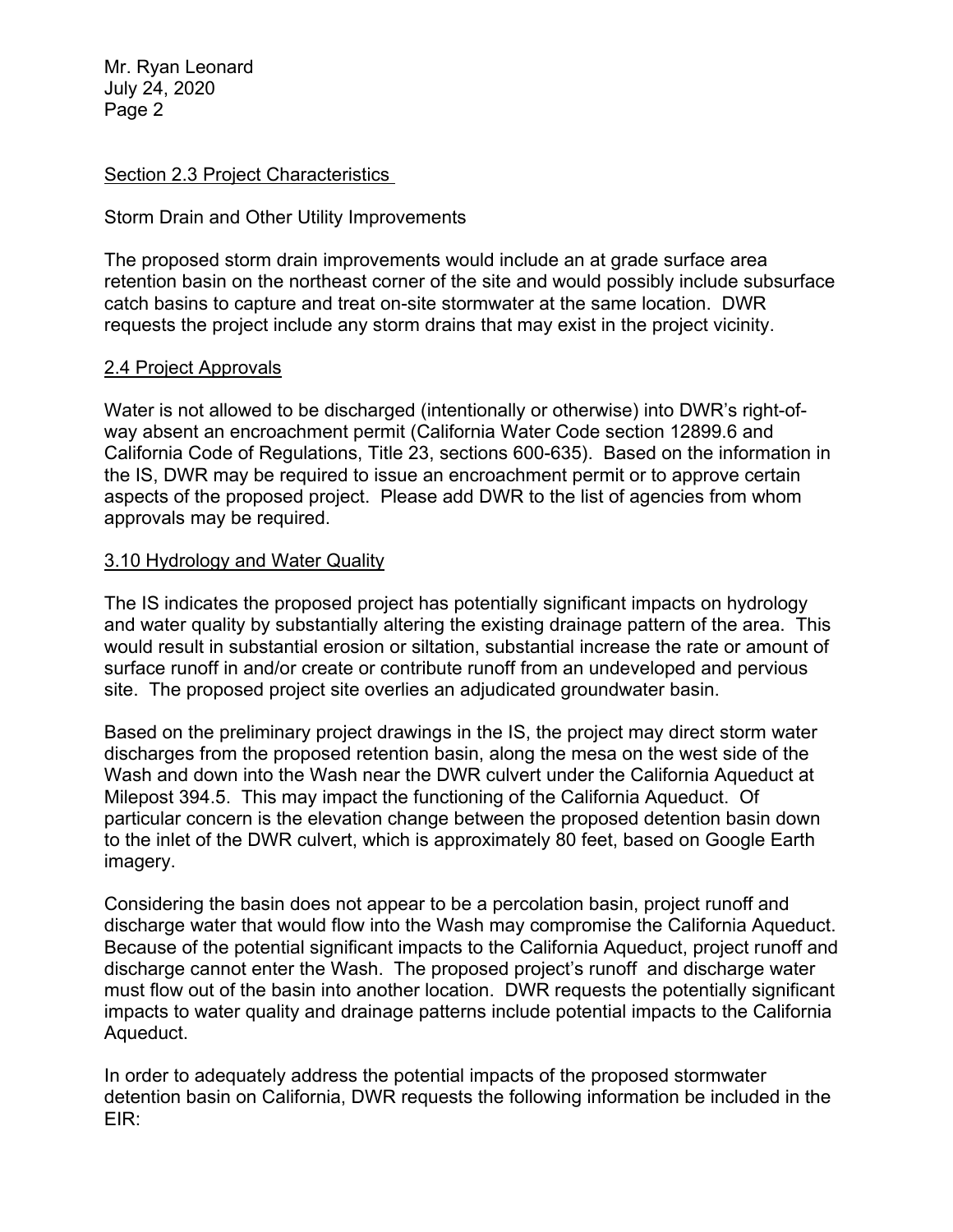Mr. Ryan Leonard July 24, 2020 Page 3

- 1. The hydrology reports relied upon for the hydrology and water quality analysis.
- 2. The criteria used in the stormwater detention basin's design plans, including total capacity and calculations. This information would be required to demonstrate compliance with DWR's minimum standards when an encroachment permit is required.
- 3. A description of the proposed stormwater detention basin which includes whether the basin design would be a percolation basin or would require water to flow from the basin into another location. If the design would require water to flow to another location, include a description of the water discharge flow and potential impacts associated with that discharge, specifically potential impacts to the CA.
- 4. An emergency water removal contingency plan for the stormwater detention basin included in the BMPs.
- 5. A study of the required maintenance for the proper functioning of the proposed retention basin, a maintenance plan for the retention basin, and the agency responsible for maintaining or monitoring compliance with the proposed retention basin maintenance plan.

DWR suggests that the City consult with DWR at the earliest stage of the project as possible to address potential impact to the State Water Project.

For the encroachment permit process, City should coordinate with:

Delia Grijalva Senior Right-of-Way Agent Division of Engineering Department of Water Resources 1416 Ninth Street, Room 425 Sacramento, California 95814 (916) 657-4400

Please provide DWR with a copy of any project documents when available by mail to:

Kristen Greenacre State Water Project Right-Of-Way Management Section Division of Operations and Maintenance Department of Water Resources 1416 Ninth Street, Suite 1620 Sacramento, California 95814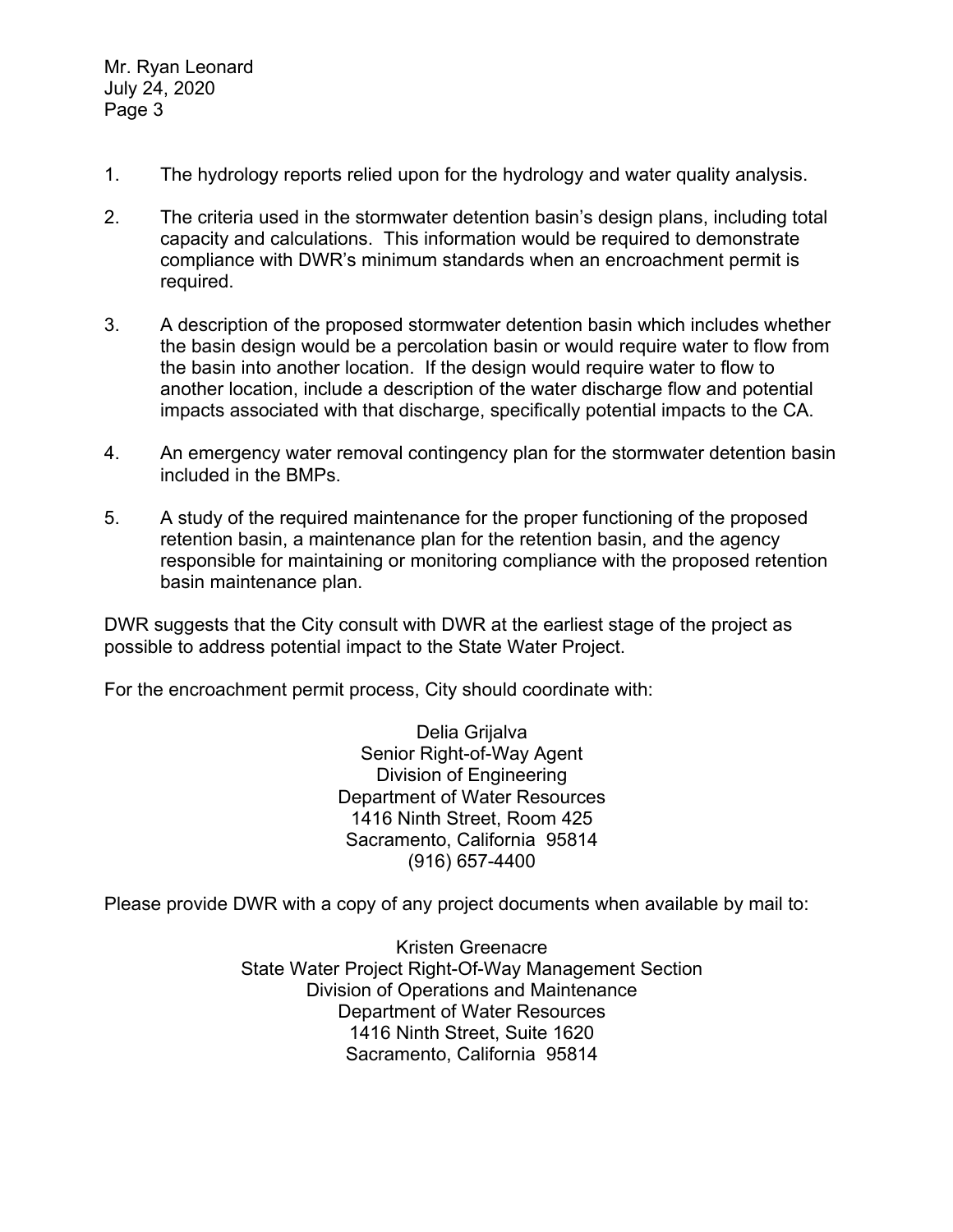Mr. Ryan Leonard July 24, 2020 Page 4

If you have any questions or need additional information, please contact me at (916) 653-6840, or nancy.finch@water.ca.gov.

Sincerely,

Nancy Finch

Nancy Finch Senior Attorney

enclosure